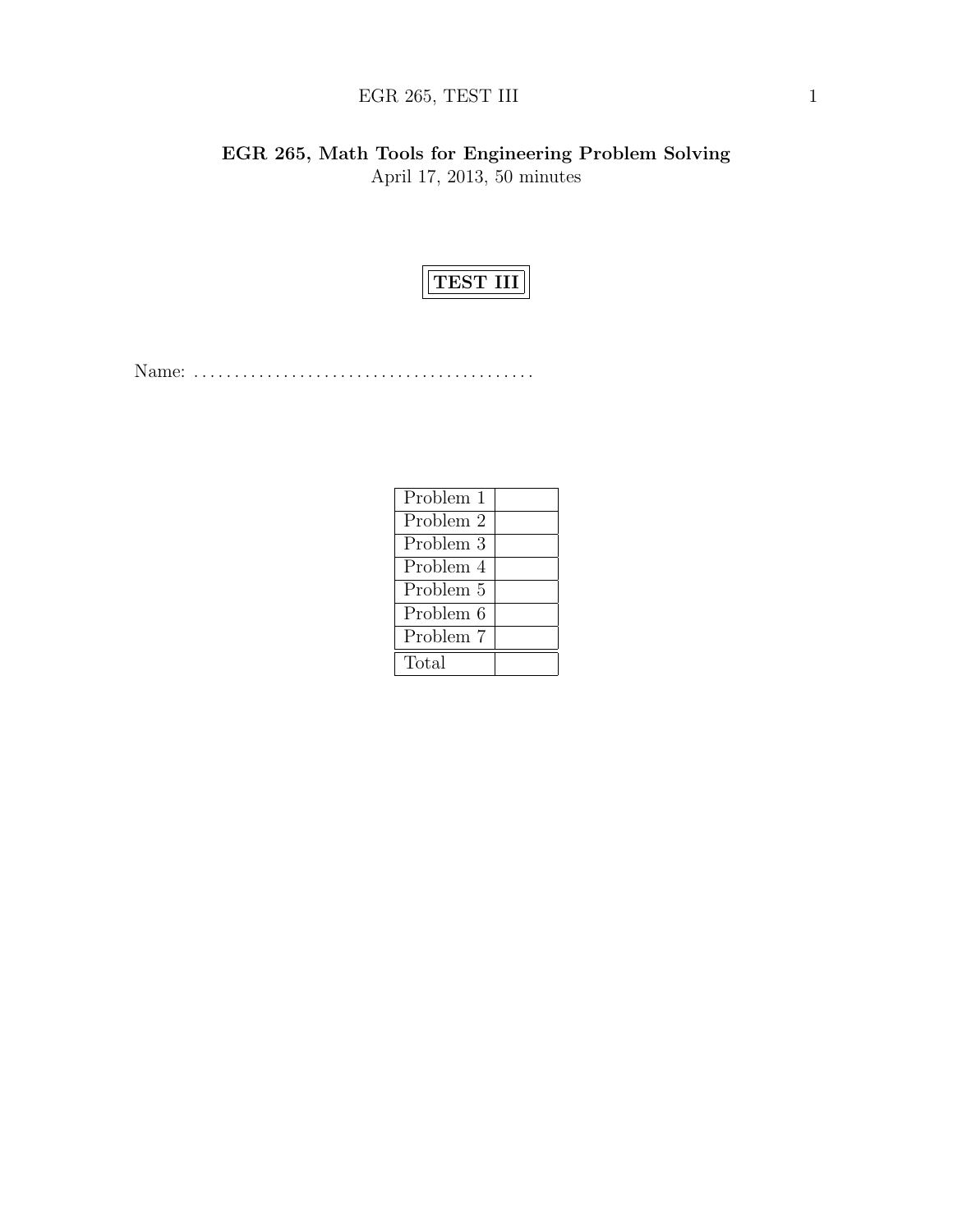## Problem  $1 (9+9 \text{ points})$

(a) Let  $f(x, y) = \ln(x^2 + y^2)$ . Find its partial derivatives  $f_x$  and  $f_{xy}$ .

(b) Find the gradient of  $g(x, y, z) = x \sin(yz)$ .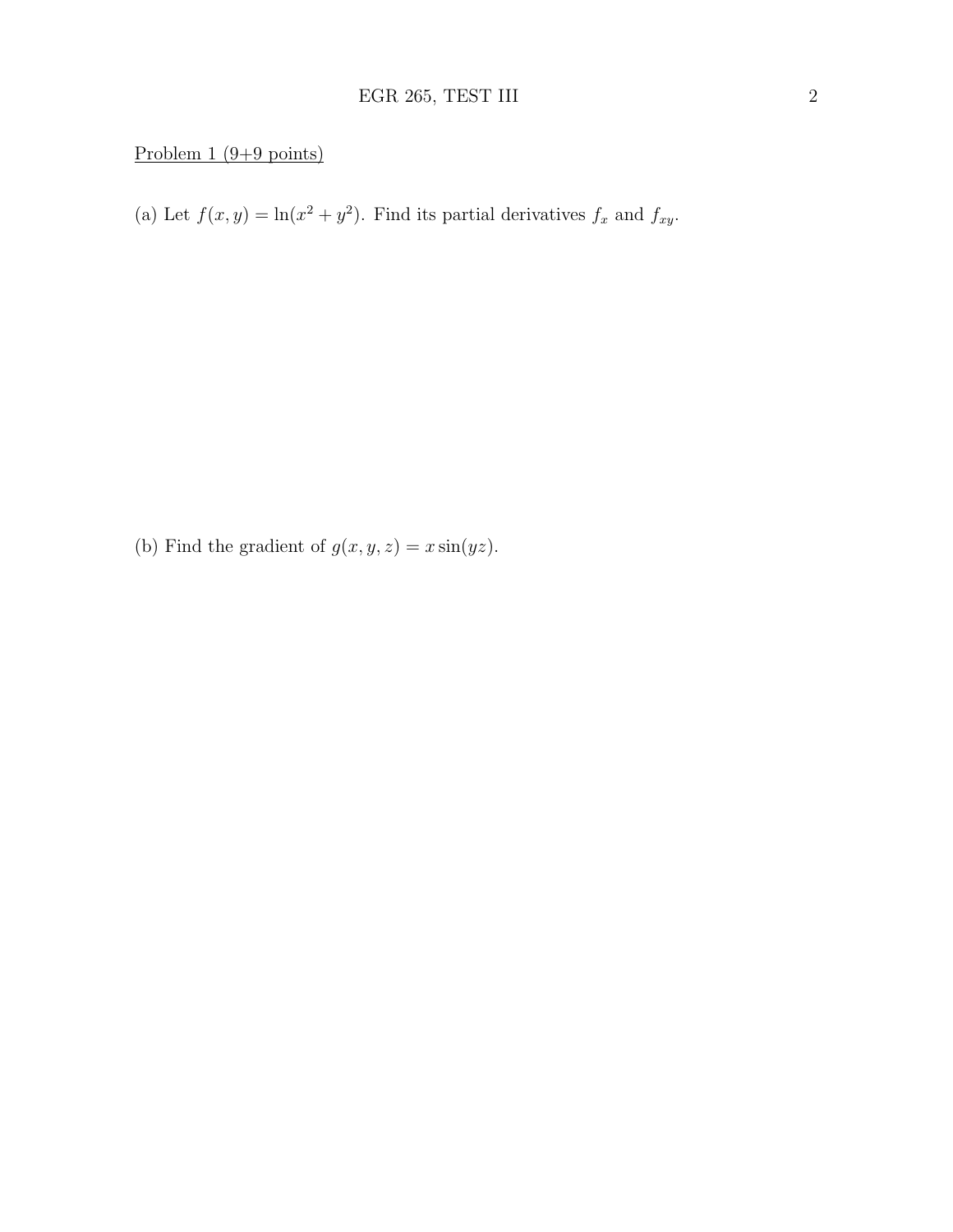### Problem 2 (9+9 points)

(a) For the function  $h(x, y) = (xy + 1)^2$  find a unit vector in the direction of steepest descent at the point  $P(2, 1)$ . Also, find the rate of descent in this direction.

(b) Find the directional derivative of  $h(x, y)$  at  $P(2, 1)$  in the direction of the point  $Q(5, 3)$ .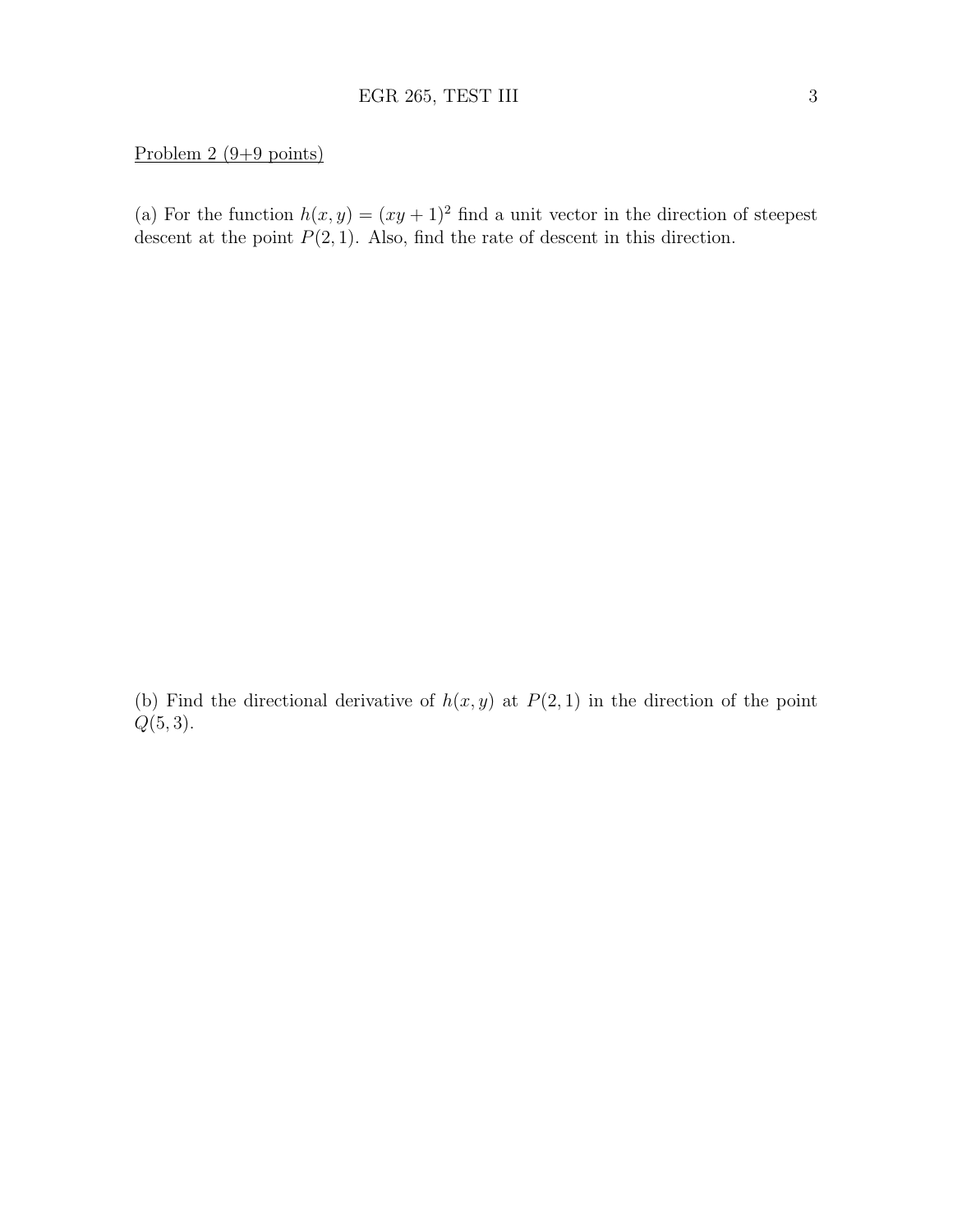## Problem 3 (12+6 points)

(a) Find an equation for the tangent plane to the level surface  $x^2 - y^2 - 3z^2 = 5$  at the point with coordinates (6, 2, 3).

(b) Also, find parametric equations for the normal line to  $x^2 - y^2 - 3z^2 = 5$  at  $(6, 2, 3)$ .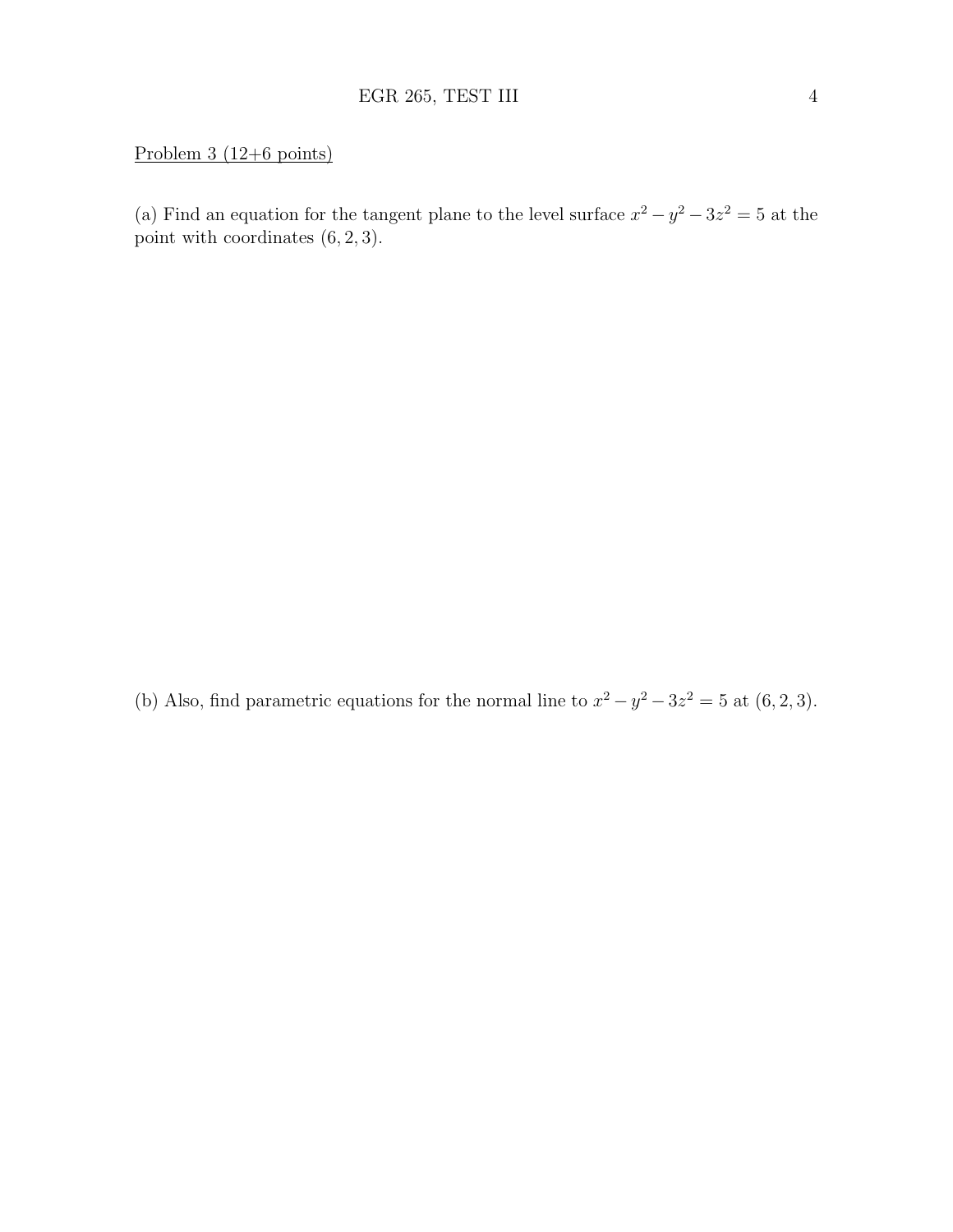# Problem 4 (12 points)

Evaluate  $\int_C ds$ , where C is the curve parameterized by  $x = t^2/2$ ,  $y = t^3/3$ ,  $1 \le t \le 2$ .

Problem 5 (12 points)

Find the work done by the force field

$$
F(x, y) = e^x \mathbf{i} + xy \mathbf{j}
$$

along the straight line from the point  $(0, 0)$  to the point  $(1, 1)$ .